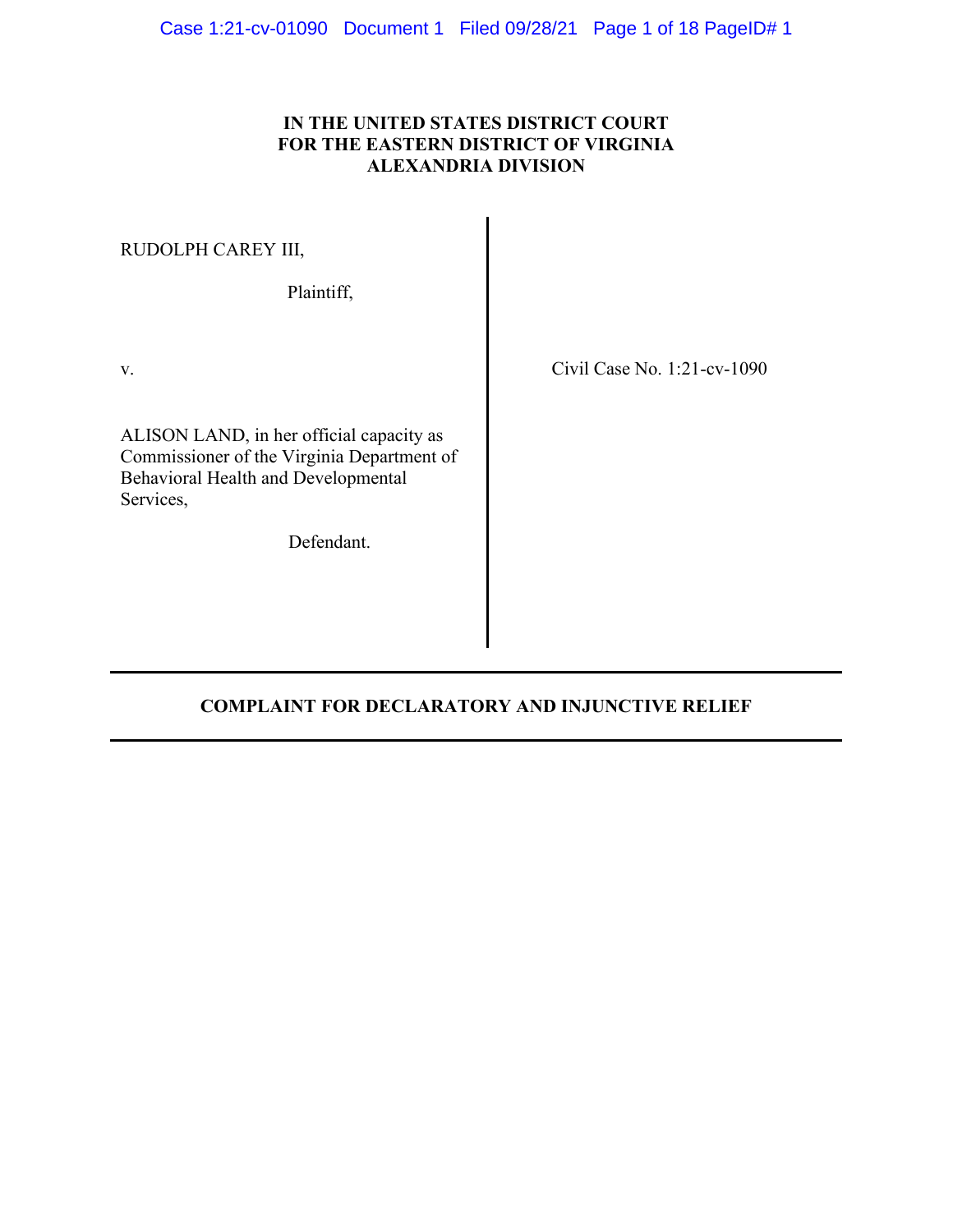### **INTRODUCTION**

<span id="page-1-0"></span>1. This is a Fourteenth Amendment challenge to a Virginia statute preventing people with convictions for any of more than 100 "barrier crimes" from working as substance-abuse counselors. There is no rational basis for this blanket, lifetime prohibition. It bars qualified counselors from working because of old and irrelevant offenses with no regard for present-day circumstances. And it counterproductively excludes people who have overcome addiction themselves from using their experiences to help others overcome addiction too. This irrational scheme does not pass even basic constitutional scrutiny.

2. Plaintiff Rudy Carey underscores this irrationality. Rudy won a battle with drug and alcohol addiction more than a decade ago. Then, after achieving sobriety himself, Rudy dedicated himself to helping others overcome addiction. He became a leader in a twelve-step program, he completed more than 200 hours of college coursework in counseling and rehabilitation, and he secured a job as a substance-abuse counselor at a treatment facility. He successfully worked there for five years. He won a counselor of the year award. But eventually his employer took another look at the prohibition. And because Rudy has a barrier crime on his record—he struck a police officer during an arrest in 2004—his employer was forced to fire him. Rudy is banned from working as a counselor for the rest of his life.

3. That is unconstitutional. Under the Fourteenth Amendment, laws must, at a minimum, be rational. It is irrational for the commonwealth to categorically prohibit every person with a wide range of convictions from working as a substance-abuse counselor, regardless of individual circumstances. This severe restriction does nothing to protect the public. It just deprives struggling people of qualified and passionate counselors. Rudy thus seeks a judgment declaring Virginia's ban unconstitutional, enjoining its application, and allowing him the chance to resume work as a substance-abuse counselor.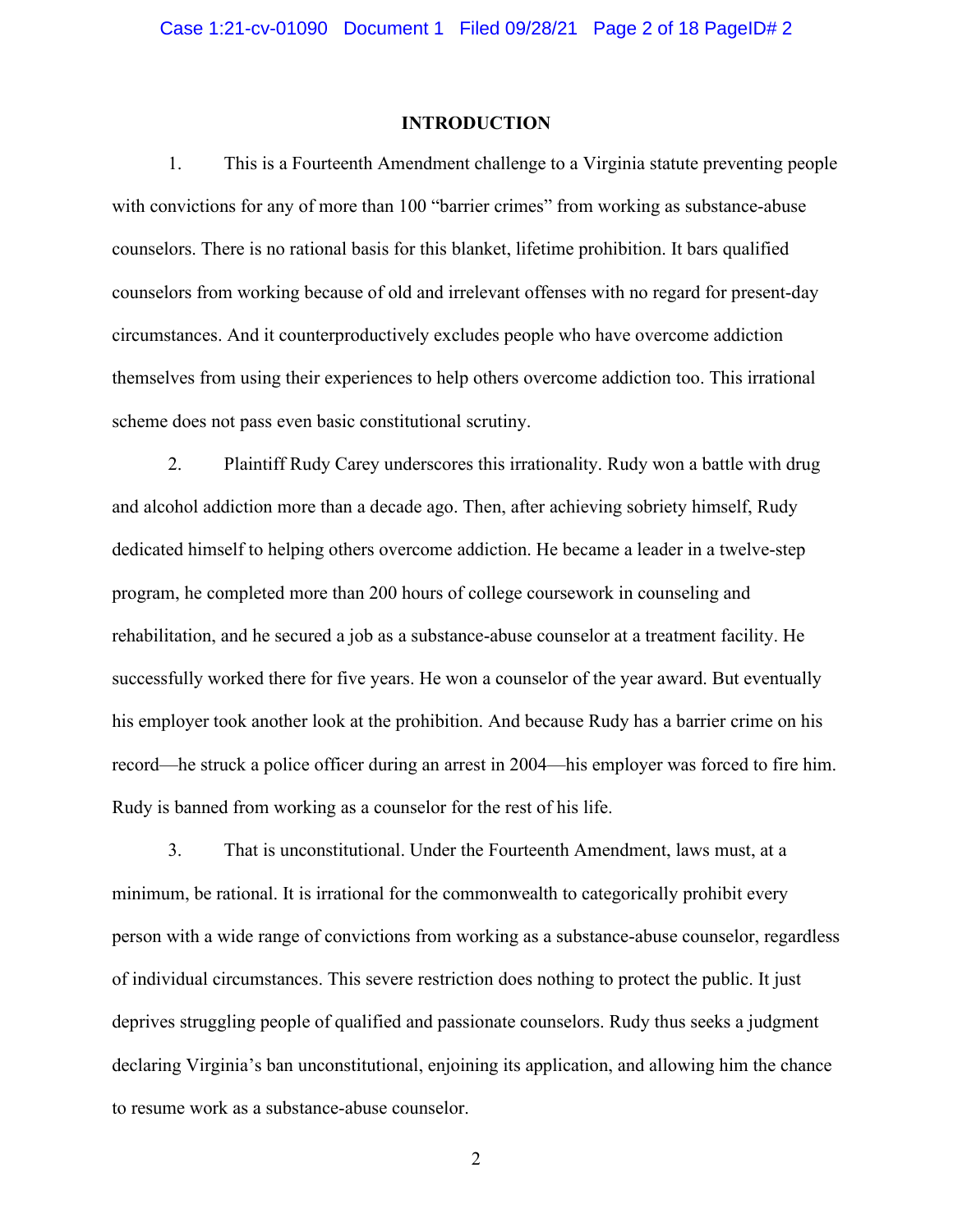### **JURISDICTION AND VENUE**

4. This is a civil-rights action brought under the Fourteenth Amendment to the U.S. Constitution; the Civil Rights Act of 1871, 42 U.S.C. § 1983; and the Declaratory Judgment Act, 28 U.S.C. § 2201. Plaintiff seeks declaratory and injunctive relief against the enforcement of Virginia's ban on people with convictions for any of nearly 200 crimes from working as substance-abuse counselors, Va. Code Ann. § 37.2-416, and the policies and practices of the Virginia Department of Behavioral Health and Developmental Services in enforcing that unconstitutional ban.

5. This court has jurisdiction under 28 U.S.C. §§ 1331 (federal-question jurisdiction) and 1343(a)(3) (civil-rights jurisdiction).

6. Venue is proper under 28 U.S.C. § 1391(b)(2) and L.R. 3(C). As described below, Plaintiff and Defendant both reside in this district, and the events giving rise to Plaintiff's claim occurred in this district and this division.

### **PARTIES**

7. Plaintiff, Rudolph Henry Carey III, lives in Stafford County, Virginia.

8. Rudy works as a commercial truck driver, but he wants to work as a substanceabuse counselor.

9. Defendant Alison Land is Commissioner of the Virginia Department of Behavioral Health and Developmental Services.

10. She is responsible for enforcing Virginia's ban. Va. Code Ann. §§ 37.2-416, -417.

11. Ms. Land is sued in only her official capacity.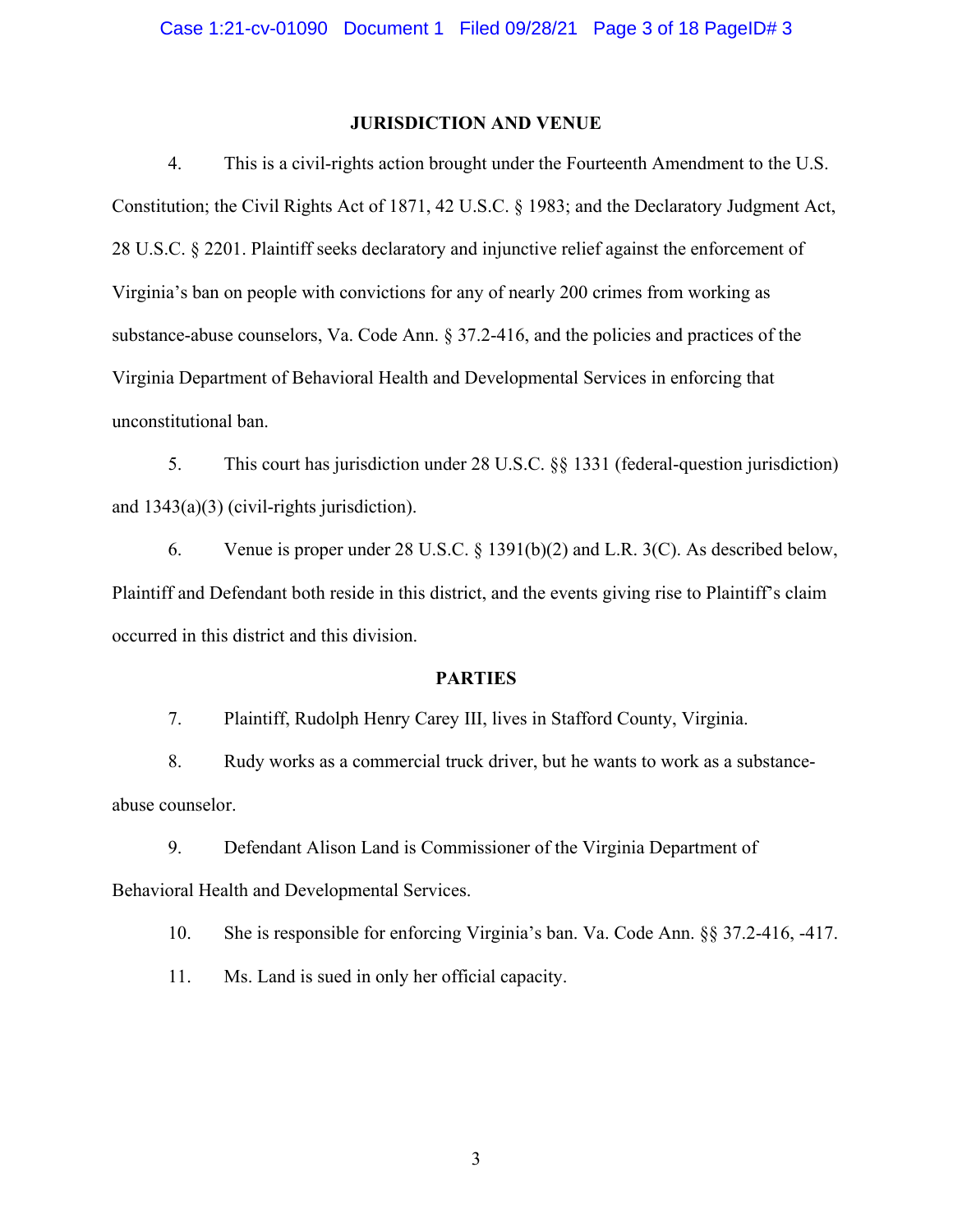### **STATEMENT OF FACTS**

#### **A. Rudy's history with addiction**

12. Rudy Carey is 51 years old. He works long weeks as a commercial truck driver and otherwise lives a quiet life with his wife in Stafford County, just north of Fredericksburg.

13. But Rudy's life was more challenging when he was younger.

14. Rudy was raised by a single father. In June 1988, just after Rudy turned 18, his father was in a car accident, and Rudy had to make the difficult decision to remove his father from life support.

15. Largely because of that gut-wrenching experience, Rudy developed an addiction to drugs and alcohol.

16. In the 1990s, Rudy was abusing alcohol and drugs as well as stealing to fund his substance abuse.

17. Rudy was convicted of theft and driving on a suspended license several times, and he spent about three years in prison for those offenses.

18. On August 13, 2004, Rudy was driving to meet his drug dealer. On the way, he was pulled over for a broken taillight. Rudy was high, and he gave the police officer, and signed his traffic ticket with, a fake name. When the officer tried to arrest him for forging a public record, Rudy, desperate for drugs, tried to run away. In doing so, he struck the officer who was trying to handcuff him.

19. Because of this incident, in December 2004, Rudy was ultimately convicted of driving on a suspended license, forging a public record, and assault and battery on an official.

20. As a result, he served another two years and eight months in prison.

21. After being released from prison in 2007, Rudy realized he had to get clean and change his life.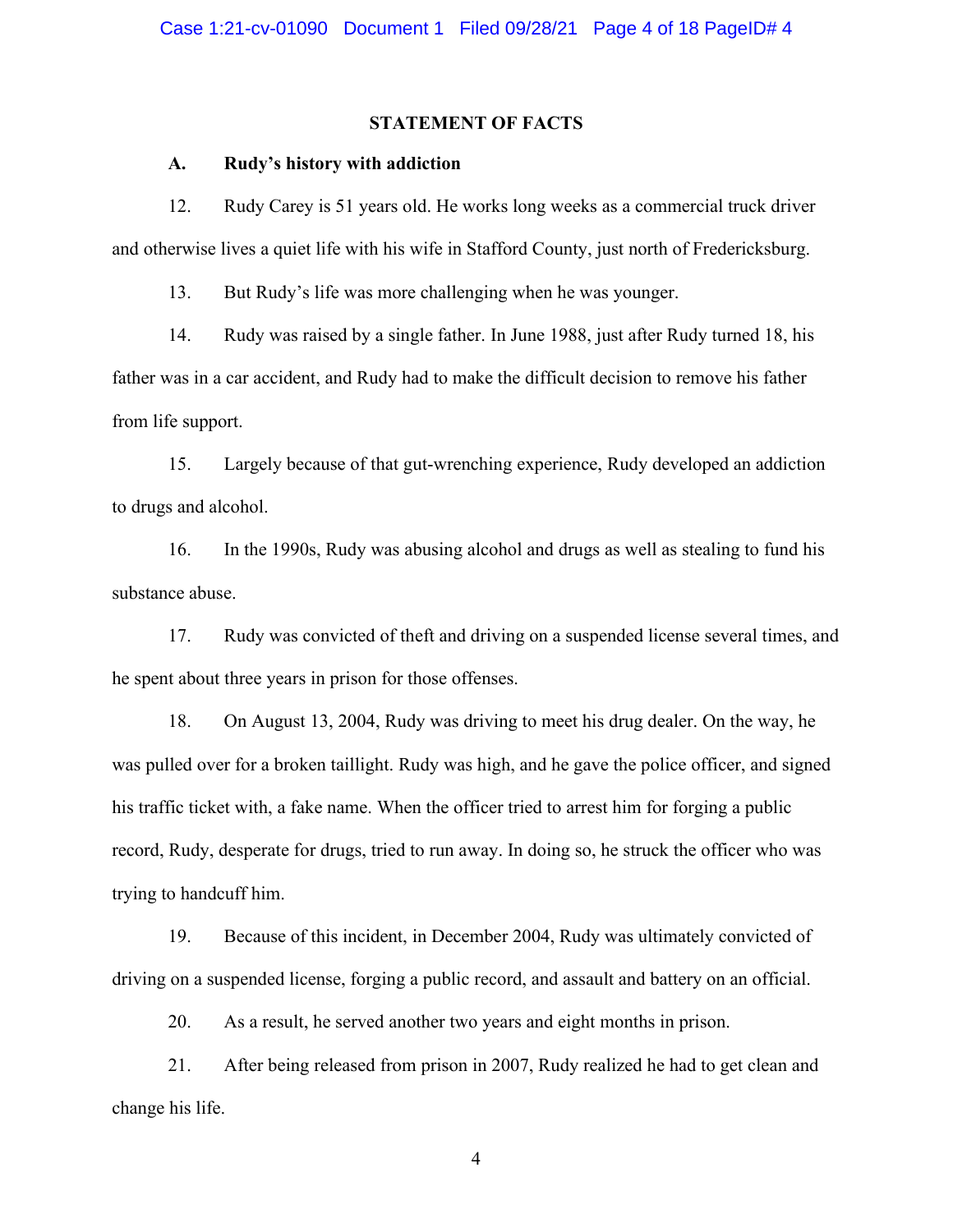#### Case 1:21-cv-01090 Document 1 Filed 09/28/21 Page 5 of 18 PageID# 5

### **B. Rudy turns his life around and commits to helping others**

22. In September 2007, Rudy entered inpatient rehabilitation treatment with the Salvation Army in Richmond.

23. The rehabilitation program was mentally and physically difficult, but Rudy completed it.

24. After completing rehab, Rudy thrived.

25. He found steady, honest work—first selling mattresses, then at McDonald's, where he rose through the ranks and became a manager within six months. He also started taking classes at a community college and reconnected with his children.

26. During this time, Rudy also found God. He had taken discipleship classes while in prison, and he began attending church services while at the Salvation Army. To this day, Rudy is a pastor at his church, helping with bible study and various charity projects.

27. Since getting out of prison in 2007, Rudy has not been convicted of any crimes.

28. Since completing rehab, Rudy has not used illegal drugs.

29. After reforming himself, Rudy dedicated himself to helping others going through hard times.

30. Rudy started by working as a case manager at a homeless shelter, helping people on the margins of society obtain long-term housing and jobs.

31. He also began assisting with a church service at a local jail and speaking to teenagers in juvenile detention.

32. And he continued attending twelve-step meetings. Eventually, he was asked to speak at local drug court events and at twelve-step events all over the country.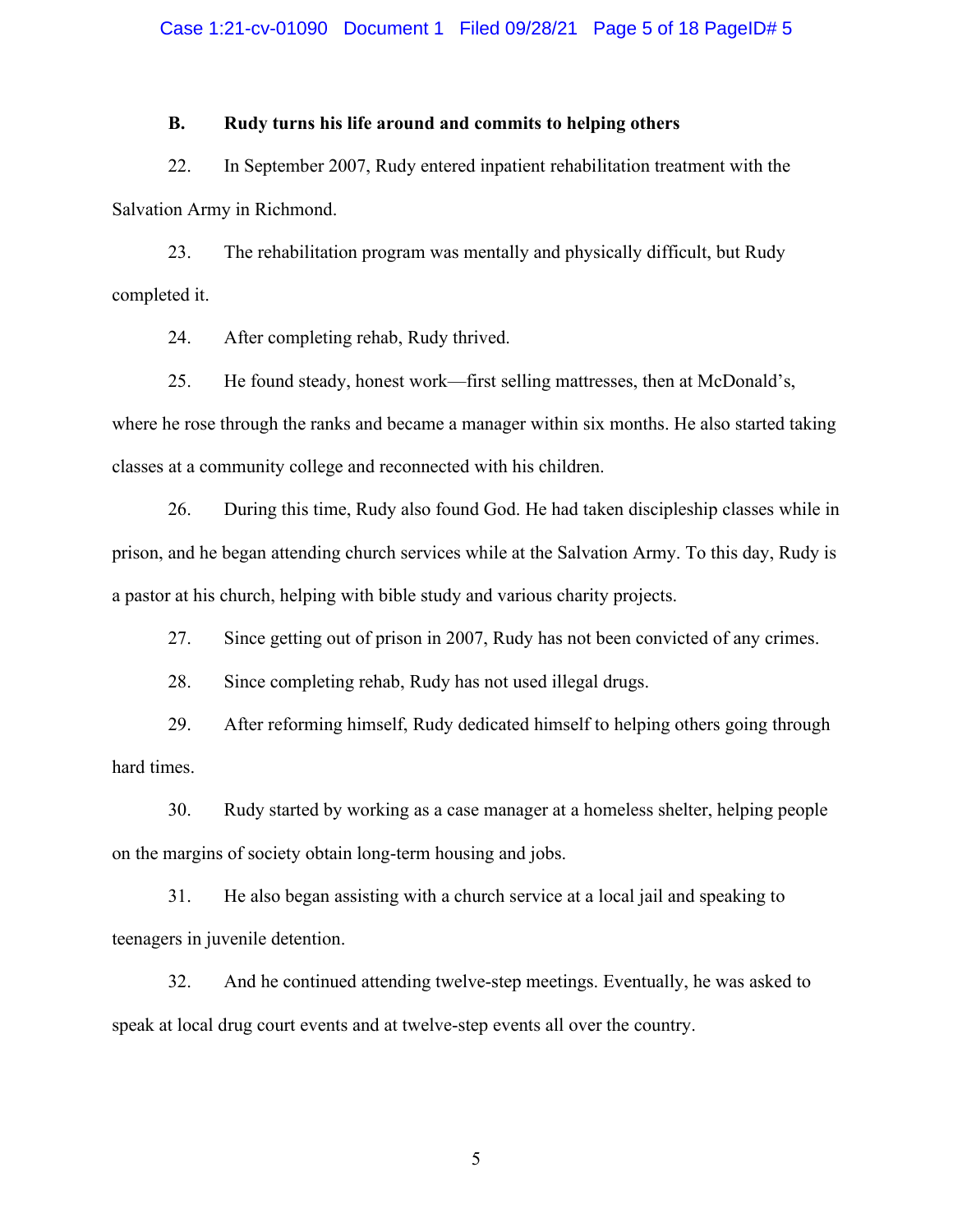#### Case 1:21-cv-01090 Document 1 Filed 09/28/21 Page 6 of 18 PageID# 6

33. Those experiences inspired Rudy to work in substance-abuse counseling as a career.

34. Rudy completed more than 200 hours of college coursework in substance-abuse counseling, and he later earned a separate bachelor's degree. 18 Va. Admin. Code § 115-30-50.

35. He began working as a supervised counselor at a substance-abuse treatment facility in October 2013.

36. Neither Rudy nor his employer correctly understood the scope of the ban, and both believed he could legally work as a counselor despite his criminal record.

37. Rudy then completed 2,000 hours of supervised substance-abuse counseling. 18 Va. Admin. Code § 115-30-60(B)(1).

38. For nearly five years, Rudy shined. He had caseloads as high as 60 clients. He even won a counselor of the year award. His supervisor at the time still praises him today.

**C. The ban ends Rudy's career as a counselor**

39. Even so, the ban still forced Rudy out of his career.

40. In 2018, another rehabilitation facility bought out Rudy's employer. The new ownership reviewed its legal obligations under the ban.

41. The new ownership contacted the Department, and the Department confirmed by letter that the ban made Rudy ineligible to work in any "direct-care" position at any licensed treatment facility in Virginia.

42. The Department's ineligibility letter was based solely on Rudy's then-fourteenyear-old conviction for striking a police officer.

43. Because of the Department's ineligibility letter, Rudy's employer reluctantly let him go in 2018.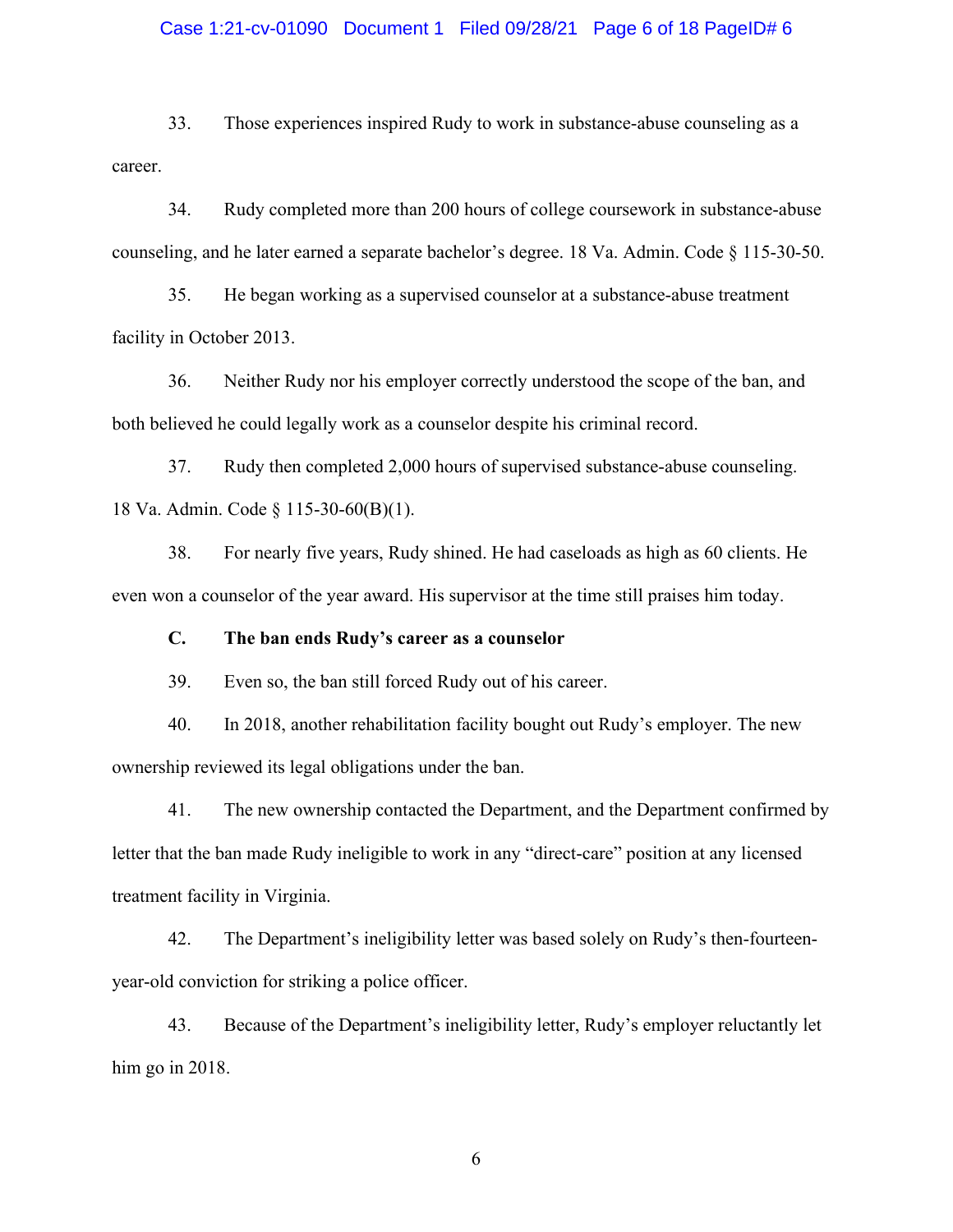### Case 1:21-cv-01090 Document 1 Filed 09/28/21 Page 7 of 18 PageID# 7

44. Today, Rudy supports his family by working as a long-haul trucker. Usually, he has to spend five days a week away from home.

45. Rudy misses substance-abuse counseling, and he would restart his counseling career if he could.

46. But because of a crime he committed while suffering from addiction 17 years ago, Rudy is banned from working as a substance-abuse counselor for the rest of his life.

**D. The ban**

47. Rudy is not the only Virginian affected by the ban.

48. The Department licenses facilities that provide "[p]lanned individualized interventions intended to reduce or ameliorate … substance abuse through care, treatment, training, habilitation, or other supports." Va. Code Ann. §§ 37.2-403, 37.2-405.

49. Some jobs at these facilities are "direct care positions." A "direct care position" is one "that includes responsibility for … treatment, case management, health, safety, development, or well-being of an individual receiving services." Va. Code Ann. § 37.2-416(A).

50. Substance-abuse counseling is a direct-care position.

51. No one may work in a "direct care position" for a licensed substance-abuse treatment facility without undergoing a criminal background check. Va. Code Ann. § 37.2- 416(B).

52. When a licensed treatment facility wants to hire a substance-abuse counselor for a direct-care position, the employer and prospective employee submit paperwork to the Department's Background Investigations Unit.

53. The Department's Background Investigations Unit then sends the employer a letter stating whether the prospective employee is eligible for a direct-care position.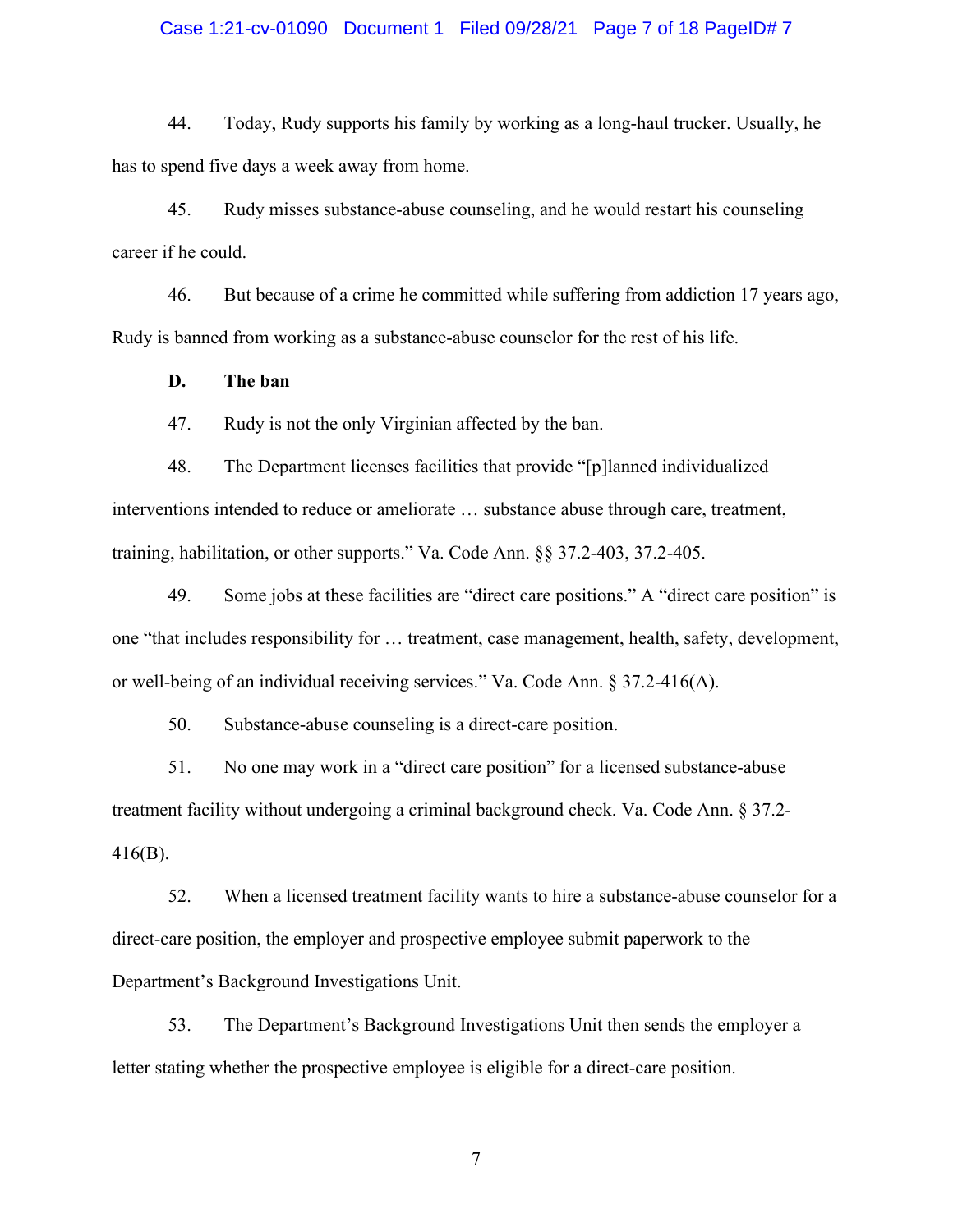#### Case 1:21-cv-01090 Document 1 Filed 09/28/21 Page 8 of 18 PageID# 8

54. With limited exceptions, if the prospective employee has ever been convicted of any of the 176 "barrier crimes," the prospective employee is ineligible to work in a direct-care position. Va. Code Ann. § 37.2-416(B)(1), (4), (K) (referencing Va. Code Ann. § 19.2-392.02).

55. The 176 barrier crimes range widely, including both felonies and misdemeanors. Robbery, recklessly driving a boat, prostitution, pointing a laser at a law enforcement officer, and hazing are all barrier crimes. Va. Code Ann. § 19.2-392.02.

56. Rudy's conviction, assault and battery on an official, is a barrier crime. *Id.* (listing Va. Code Ann. § 18.2-57).

57. There are only limited exceptions to the general rule that conviction of a barrier crime leads to a lifetime ban.

58. For example, some felony drug possession convictions are barriers for only five years. Va. Code Ann. §§ 37.2-416(B)(1), (4) and 19.2-392.02(A).

59. A few other offenses are eligible for an individualized "screening assessment." If a person has committed a screening-eligible offense, the person may work in a direct-care position if screening shows that the offense was substantially related to substance abuse or mental illness and that the person is rehabilitated and does not pose a risk to individuals receiving services. Va. Code Ann. § 37.2-416(C)-(E).

60. Rudy's crime, assault and battery on an official, has a minuscule exception. If the person has only one such conviction, more than ten years have elapsed, *and* the person has been pardoned, the person is eligible for screening.

61. If the screening then shows that the offense was substantially related to substance abuse and the person is rehabilitated and does not pose a risk to individuals receiving services, the person may work in a direct-care position at a substance-abuse treatment facility.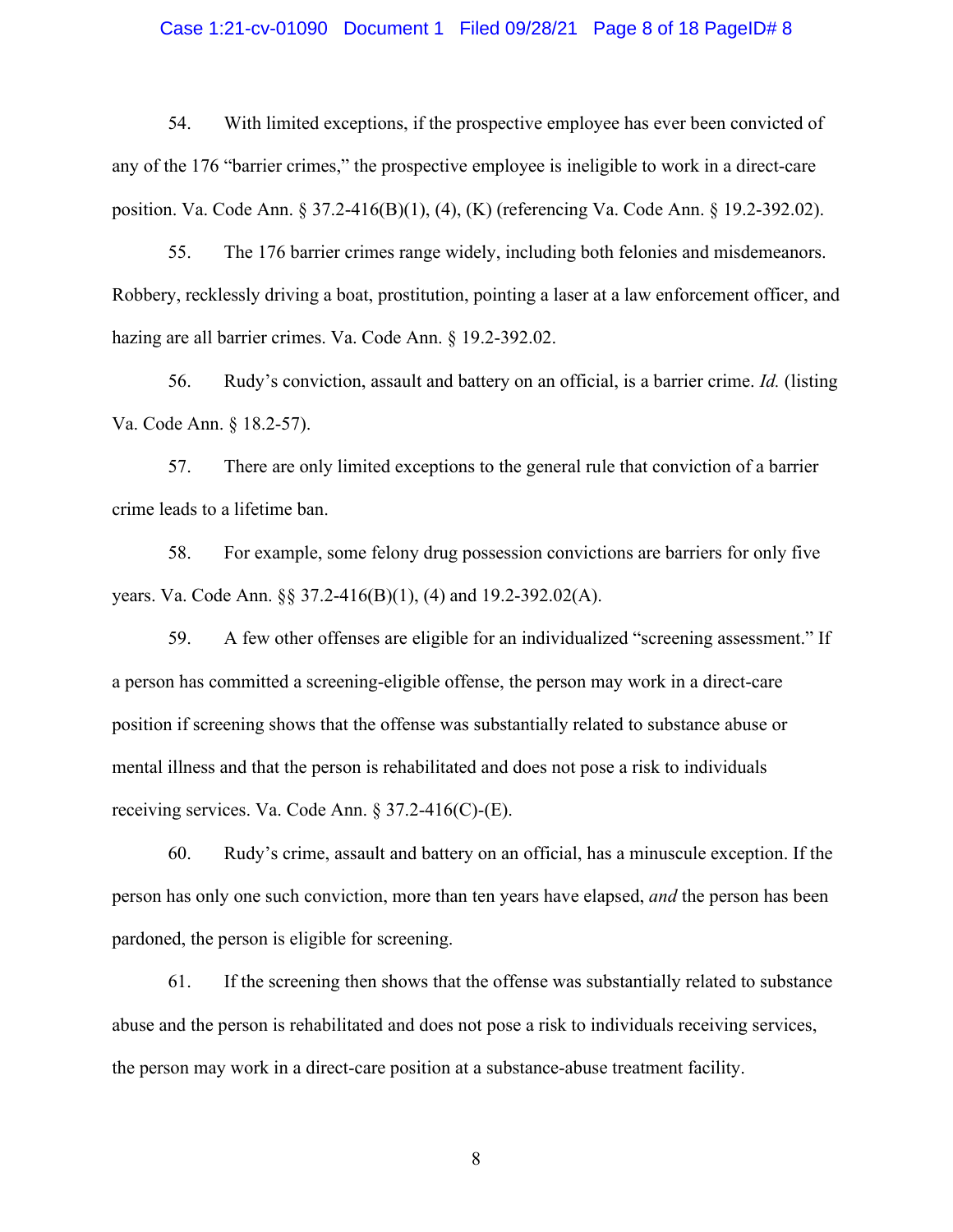#### Case 1:21-cv-01090 Document 1 Filed 09/28/21 Page 9 of 18 PageID# 9

62. But Rudy has not been pardoned.

63. Since 2018, the ban has blocked about 1,100 people from positions supervised by the Department.

### **E. As applied to substance-abuse counselors, the barrier-crime ban is irrational**

64. Substance abuse is a rampant problem in Virginia and across the country.

65. Because "[t]he increasing trend of drug addiction in Virginia is contributing to multiple adverse public health effects," the Virginia Department of Health declared opioid addiction a public health emergency in 2016.

66. Yet, on information and belief, there is no evidence that the barrier-crime ban protects the public from bad substance-abuse counselors.

67. On information and belief, the barrier-crime ban does not protect the public from bad substance-abuse counselors.

68. On information and belief, the ban *worsens* substance abuse in Virginia by limiting the supply of qualified counselors.

69. On information and belief, the ban *worsens* recidivism because maintaining employment is one of the best ways to prevent re-offending.

70. Virginia's barrier-crime ban bars people from working as substance-abuse counselors if they have been convicted of any of the 176 listed barrier crimes, but most of these 176 crimes have nothing to do with substance-abuse counseling.

71. Substance-abuse counseling does not provide unique opportunities to commit crimes.

72. Substance-abuse counseling does not provide unique opportunities to commit assault and battery.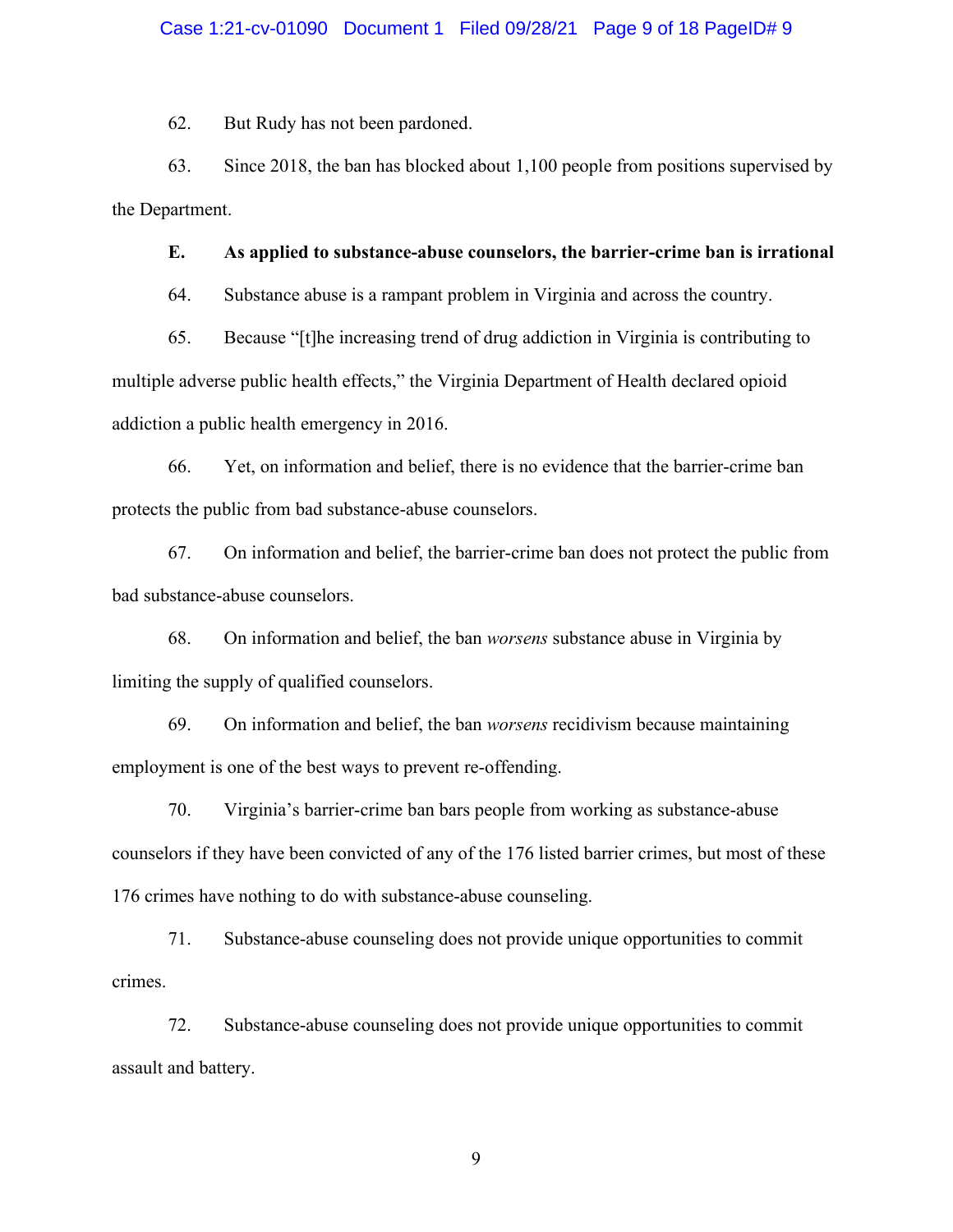#### Case 1:21-cv-01090 Document 1 Filed 09/28/21 Page 10 of 18 PageID# 10

73. People with assault and battery convictions are not more likely to commit assault and battery as substance-abuse counselors.

74. On information and belief, Virginia does not categorically prevent people with barrier convictions from working in jobs that do present unique opportunities to commit crimes.

75. Indeed, Virginia does not impose the barrier-crime ban on counselors that are counseling on topics other than substance abuse outside of licensed treatment facilities.

76. On information and belief, substance-abuse counseling does not provide more opportunities to commit crime than other kinds of counseling.

77. On information and belief, there is no distinction between substance-abuse counseling and other kinds of counseling that would make it rational to have the barrier-crime ban for only one of them.

78. If the state believed a person's barrier conviction were relevant to substanceabuse counseling, it has separate authority to deny that person certification.

79. On information and belief, Virginia has certified that people are qualified to perform substance-abuse counseling services, only for the Department to ban those same people because they have barrier convictions.

80. The barrier-crime ban serves no legitimate purpose given the availability of individualized screening.

81. To the extent that any of the 176 barrier crimes relate to substance-abuse counseling, the barrier-crime statute irrationally makes the crimes *most* related to substanceabuse counseling, like drug offenses, eligible for individualized screening.

82. With limited exceptions, the barrier-crime ban does not consider a person's current ability to provide substance-abuse counseling.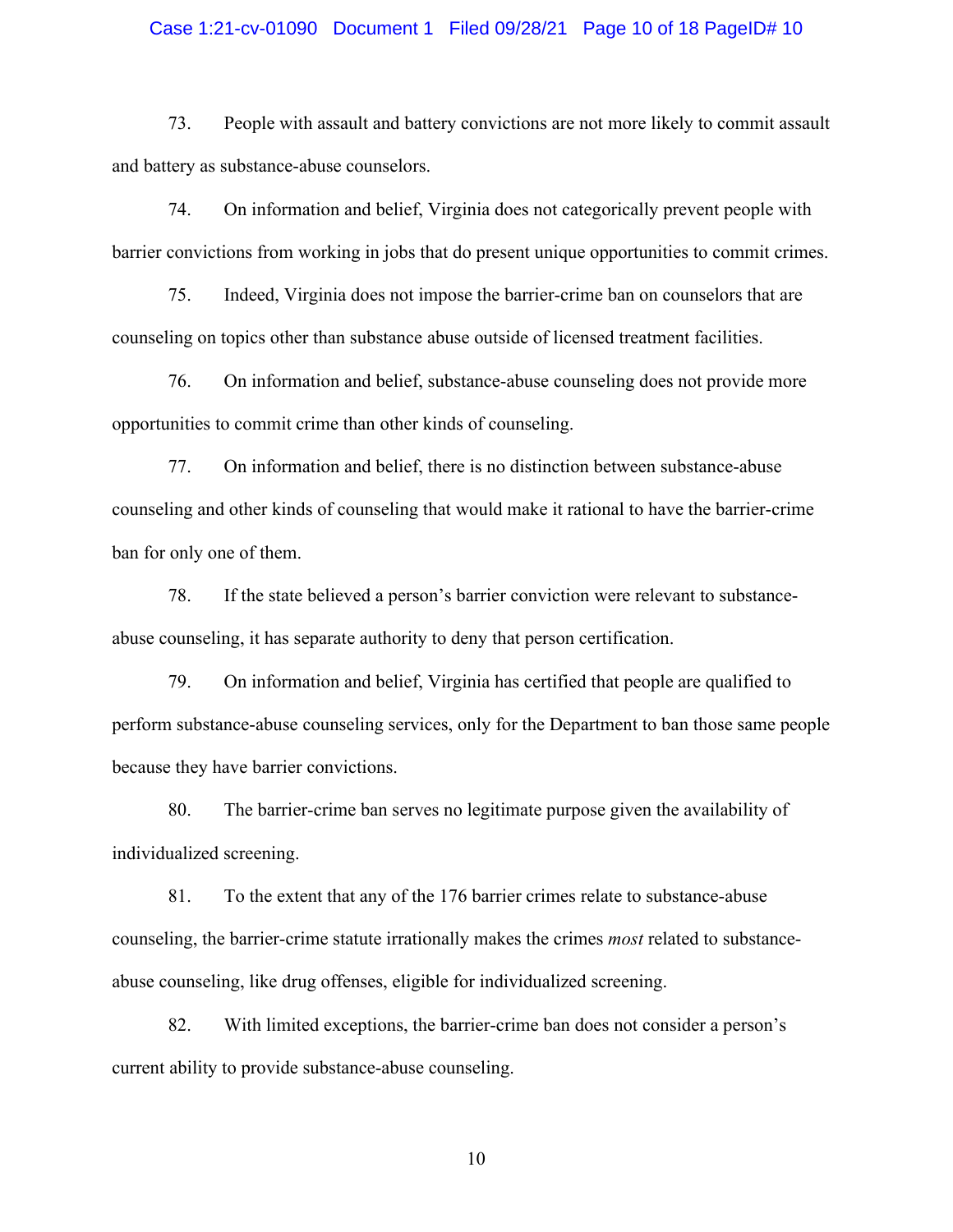#### Case 1:21-cv-01090 Document 1 Filed 09/28/21 Page 11 of 18 PageID# 11

83. With limited exceptions, the barrier-crime ban does not allow for consideration of the nature and severity of the crime, the nature and circumstances of a person's involvement in the crime, the time elapsed since the conviction, and the degree of the person's rehabilitation.

84. Many people with barrier convictions have been rehabilitated and would present no unique risk to the public if allowed to work as substance-abuse counselors.

85. With limited exceptions, the barrier-crime ban ignores that recidivism decreases as time elapses after a conviction.

86. In general, it takes only a few years after the end of a criminal sentence for the chance that someone will reoffend to decrease to the risk level that some people *without* criminal convictions have of offending for the first time.

87. The barrier-crime ban ignores the modern reality that a person's specific criminal convictions can vary wildly based on plea bargaining, the quality of counsel, and other fortuities of the criminal-justice system.

88. On information and belief, states without barrier-crime bans for substance-abuse counselors do not have more counselor misconduct.

89. People who have overcome substance addiction can be uniquely qualified to help others beat addiction because of their first-hand experience.

90. But people who have overcome substance addiction often have old convictions for barrier crimes from when they were still suffering from addiction themselves.

91. The ban thus excludes many people who are well-suited to work as substanceabuse counselors.

92. The barrier-crime ban does not prevent anyone from providing substance-abuse counseling as a volunteer.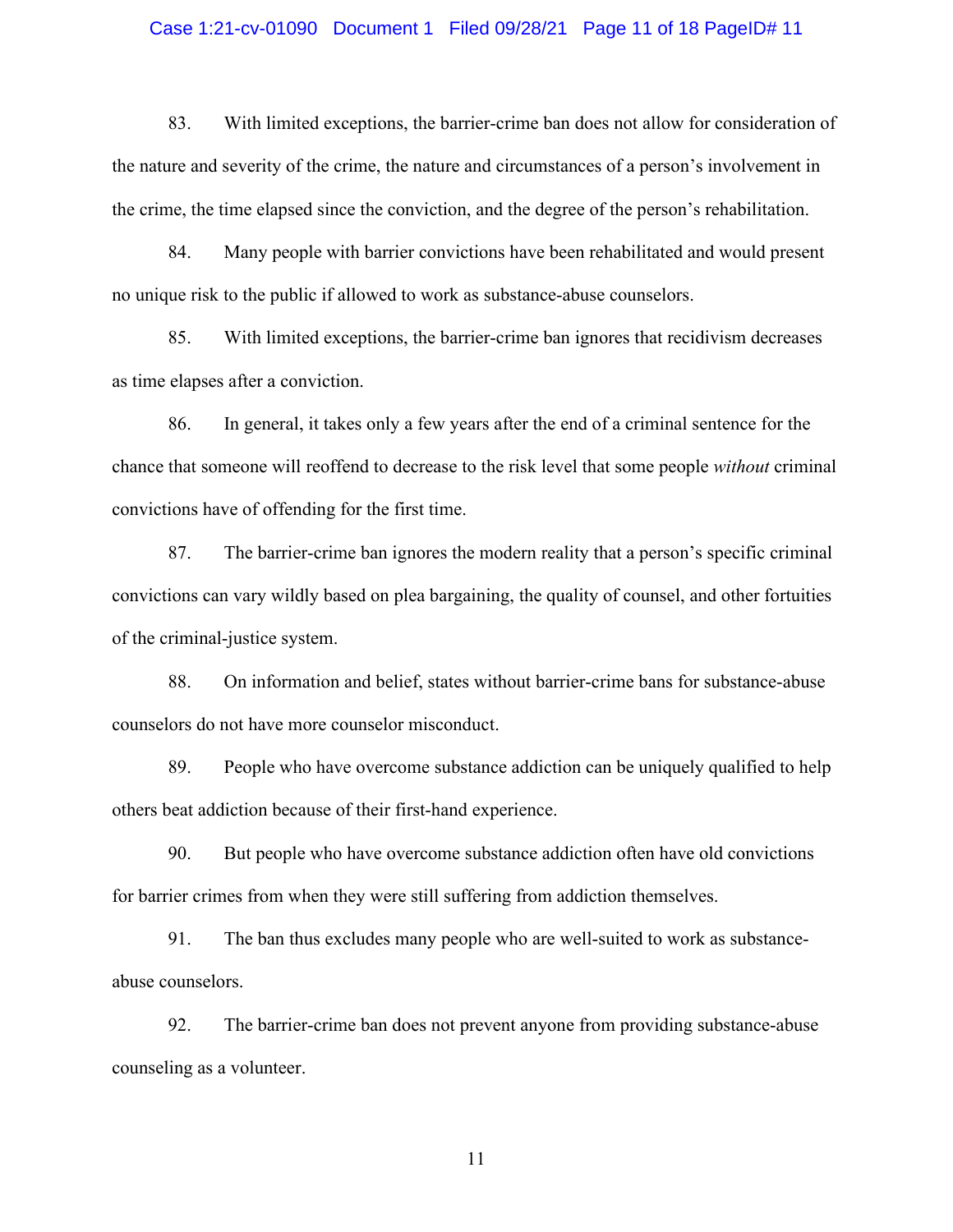#### Case 1:21-cv-01090 Document 1 Filed 09/28/21 Page 12 of 18 PageID# 12

93. People with barrier convictions can and do volunteer as substance-abuse counselors.

94. The Department even admits that the barrier-crime ban blocks qualified people from working as substance-abuse counselors.

95. In a public presentation, the Department has explained that one of its "challenges" is finding "qualified applicants to help meet the growing behavioral health/developmental services workforce needs."

96. In that same presentation, the Department explained that many who are excluded by Virginia's barrier-crime statute are "qualified applicants who can provide valuable services," partly because many such applicants have "first-hand experience" overcoming substance use themselves, "which can be invaluable in the provision of services."

97. The Department also explained in that public presentation that research shows that "recidivism rates decline by year after arrest."

98. The barrier-crime ban for substance-abuse counselors is not rationally related to the duties of substance-abuse counselors.

99. The barrier-crime ban for substance-abuse counselors is not rationally related to any legitimate government interest.

100. Rudy has successfully worked as a substance-abuse counselor.

101. Rudy remains fully qualified to work as a substance-abuse counselor.

102. Rudy's criminal record in no way diminishes his ability to work as a substanceabuse counselor.

103. Allowing Rudy to work as a substance-abuse counselor would not pose any risk to the public.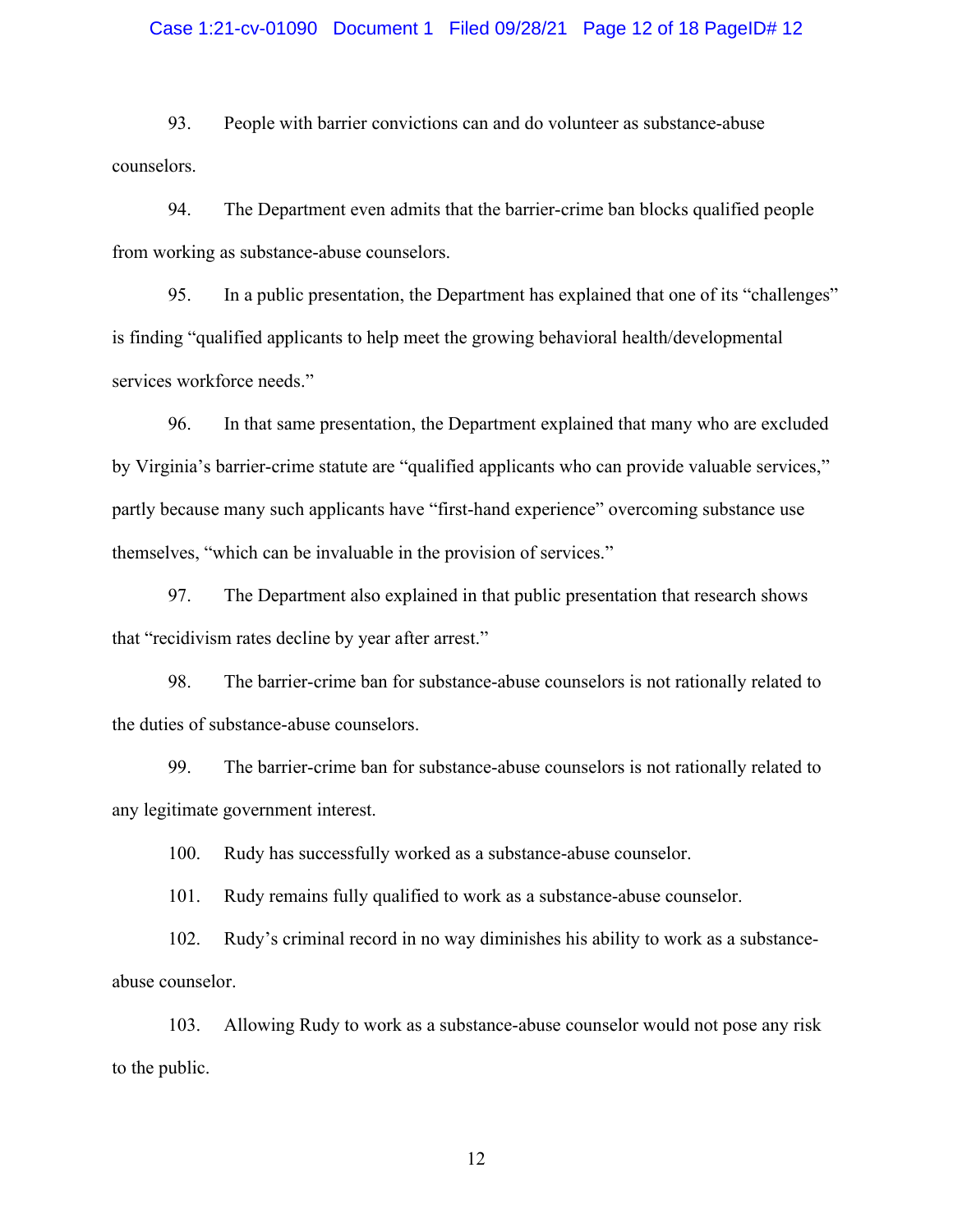104. Allowing Rudy to work as a substance-abuse counselor would benefit the public.

105. Banning Rudy from working as a substance-abuse counselor is not rationally related to the duties of substance-abuse counselors.

106. Banning Rudy from working as a substance-abuse counselor is not rationally related to any legitimate government interest.

### **INJURY TO PLAINTIFF**

107. Because of the barrier-crime ban, Rudy is barred from working as a substanceabuse counselor for the rest of his life.

108. Because of the barrier-crime ban, Rudy is working as a truck driver rather than a substance-abuse counselor.

109. Because of the barrier-crime ban, Rudy cannot work in a job in which he can apply his first-hand experience in overcoming addiction to help others overcome addiction.

110. Because of the barrier-crime ban, Rudy cannot apply the skills and expertise he gained from his substance-abuse counselor training to his career.

111. Because of the barrier-crime ban, Rudy continues to be stigmatized long after he paid his debt to society for his offenses.

112. To be clear, Rudy is not challenging the ineligibility letter the Department sent in 2018. He is not challenging anything that has happened to him in the past or seeking any damages. He is seeking relief prospectively to remove the burden the barrier-crime ban imposes on him today.

113. Today, it is futile for Rudy to apply for jobs as a substance-abuse counselor.

114. But for the barrier-crime ban, Rudy would apply to work at substance-abuse treatment facilities as a substance-abuse counselor.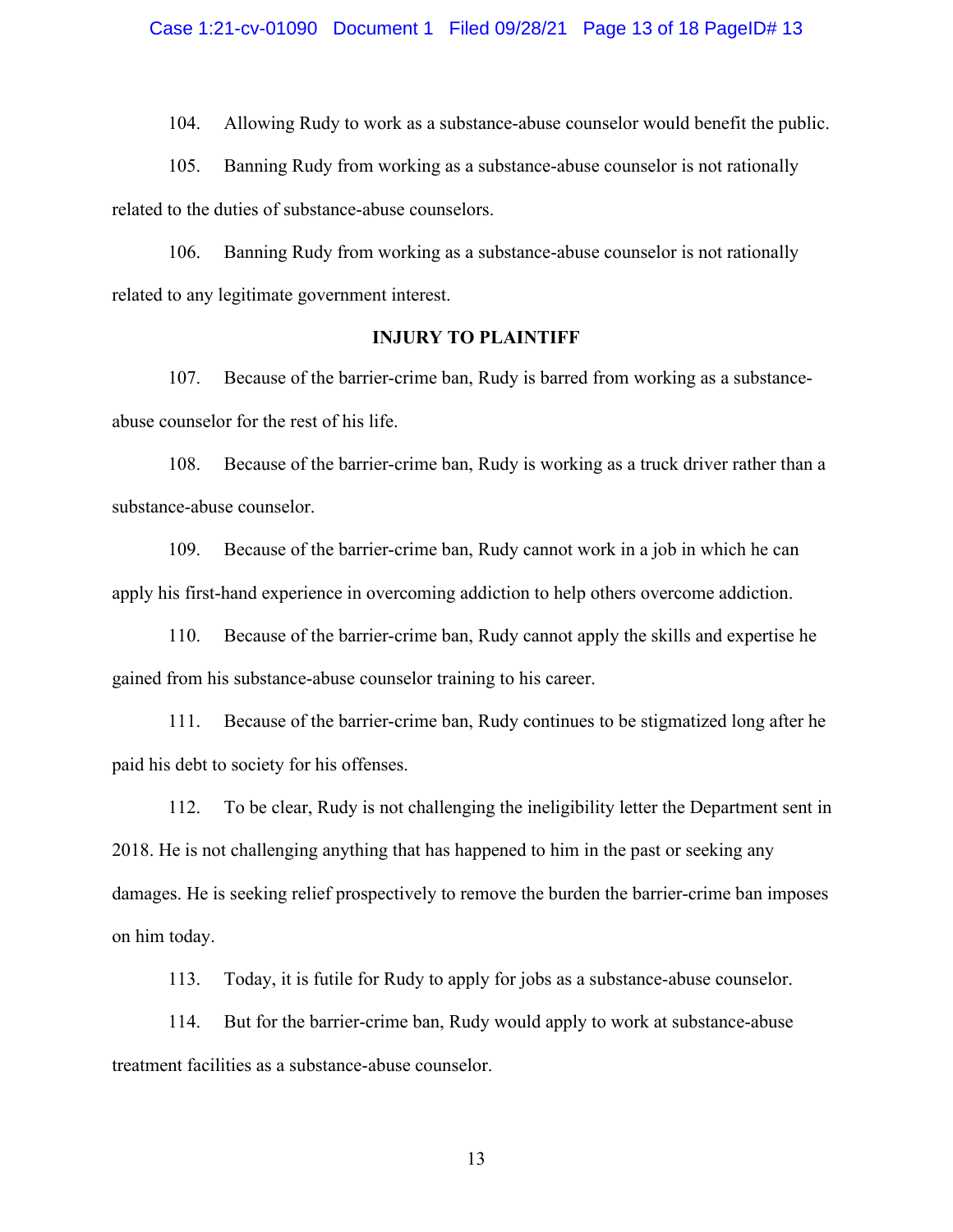#### Case 1:21-cv-01090 Document 1 Filed 09/28/21 Page 14 of 18 PageID# 14

115. But for the barrier-crime ban, Rudy would have a fair, nondiscriminatory chance at being hired to work as a substance-abuse counselor.

116. Indeed, Rudy's former supervisor at a substance-abuse treatment facility has said that she would "hire him again in a heartbeat."

117. But for the barrier-crime ban, Rudy would be hired as, and work as, a substanceabuse counselor.

#### **CLAIMS FOR RELIEF**

#### **First Claim for Relief—Equal Protection**

118. Plaintiff incorporates paragraphs [1](#page-1-0) through 117.

119. Under the Fourteenth Amendment to the U.S. Constitution, no state may "deny to any person within its jurisdiction the equal protection of the laws."

120. Equal protection of the laws means that the government cannot irrationally subject similarly situated people to different rules.

121. Aspiring substance-abuse counselors with barrier convictions are similarly situated, in all relevant respects, to other aspiring substance-abuse counselors without barrier convictions.

122. Aspiring substance-abuse counselors with convictions under Va. Code Ann.

§ 18.2-57 (which criminalizes assault and battery) are similarly situated, in all relevant respects,

to other aspiring substance-abuse counselors without convictions under Va. Code Ann. § 18.2-

57.

123. Rudy is similarly situated, in all relevant respects, to other qualified aspiring substance-abuse counselors who do not have barrier convictions.

124. Aspiring substance-abuse counselors are similarly situated to other kinds of counselors who are not subject to the barrier-crime ban.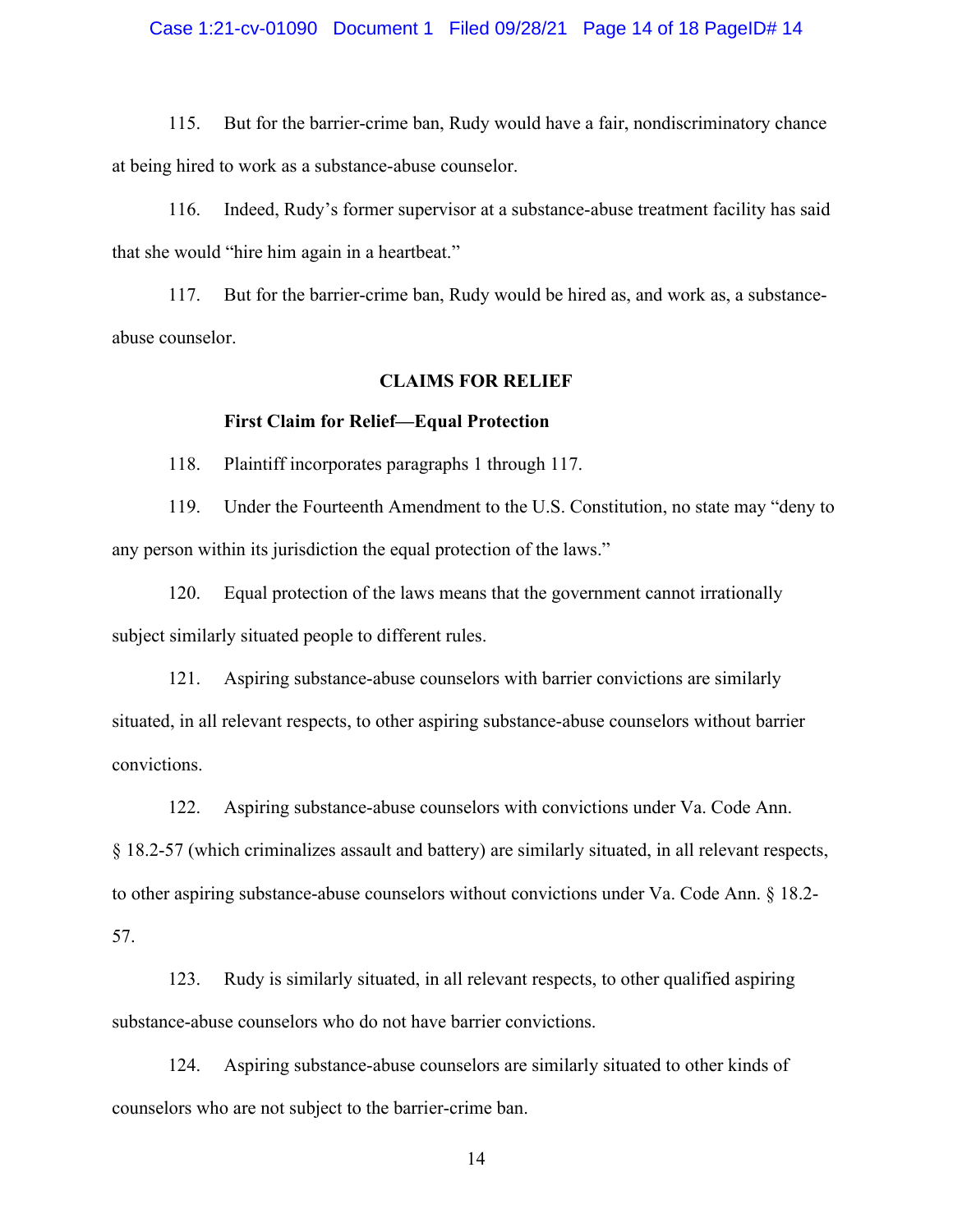#### Case 1:21-cv-01090 Document 1 Filed 09/28/21 Page 15 of 18 PageID# 15

125. The barrier-crime ban irrationally distinguishes between aspiring substance-abuse counselors with and without barrier convictions.

126. The barrier-crime ban irrationally distinguishes between aspiring substance-abuse counselors with barrier convictions and aspiring substance-abuse counselors with equally serious convictions that happen to not be barrier convictions.

127. The barrier-crime ban irrationally distinguishes between aspiring substance-abuse counselors and other kinds of aspiring counselors.

128. The barrier-crime ban irrationally distinguishes between aspiring substance-abuse counselors with and without convictions under Va. Code Ann. § 18.2-57.

129. The barrier-crime ban irrationally distinguishes between Rudy and aspiring substance-abuse counselors without barrier convictions.

130. Because the barrier-crime statute irrationally discriminates between similarly situated groups of people, it violates the Equal Protection Clause.

131. Unless Defendant is enjoined from enforcing Va. Code Ann. § 37.2-416, Rudy will suffer continuing and irreparable harm.

#### **Second Claim for Relief—Due Process**

132. Plaintiff incorporates paragraphs 1 through 117.

133. By irrationally banning qualified people from working as substance-abuse counselors, Defendant violates the Fourteenth Amendment right to due process of law.

134. Due process of law has both substantive and procedural components.

135. The substantive component of the Fourteenth Amendment's Due Process Clause includes the right to choose one's field of private employment and the right to earn an honest living.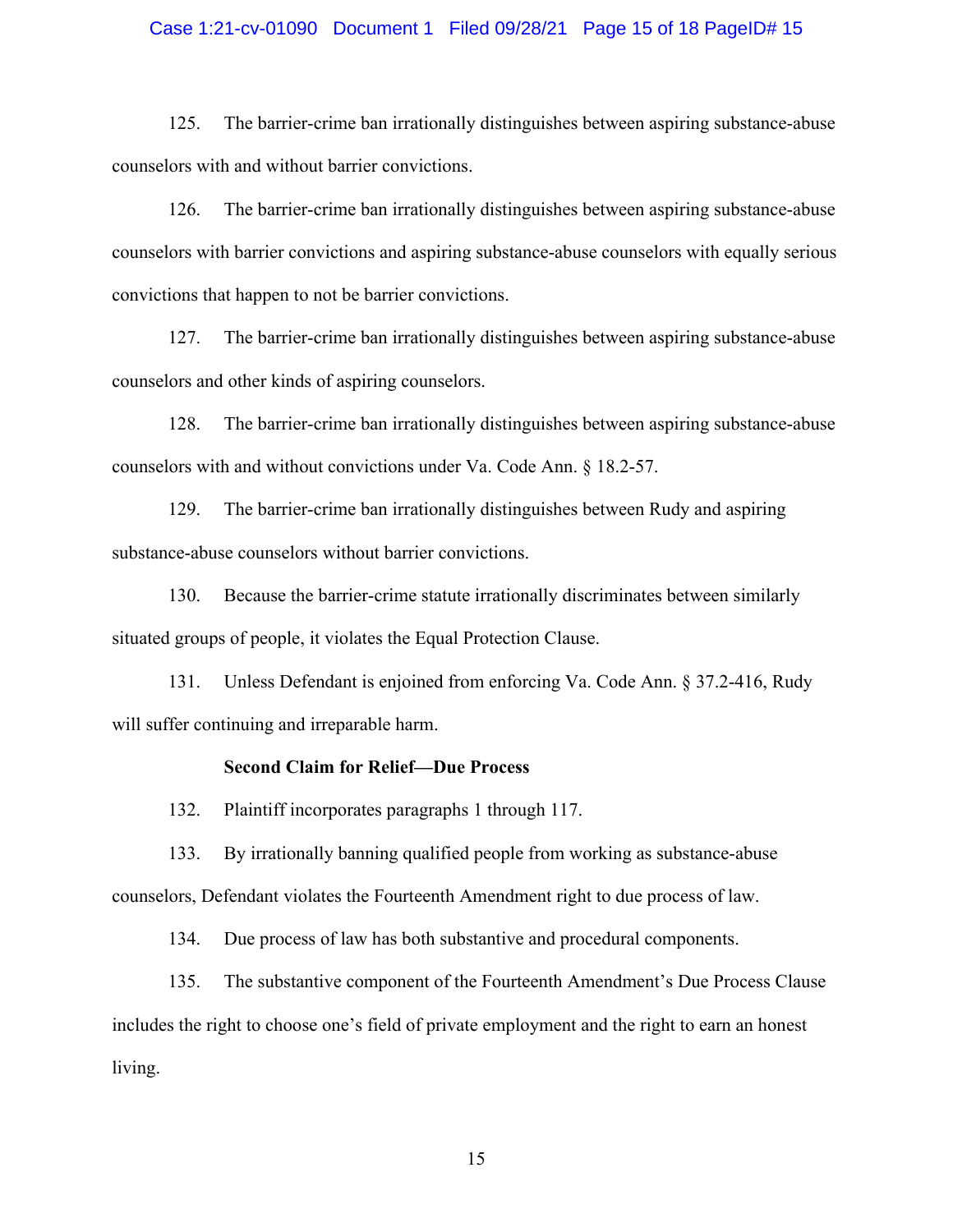#### Case 1:21-cv-01090 Document 1 Filed 09/28/21 Page 16 of 18 PageID# 16

136. Due process requires that regulations on entry into a profession be rationally related not merely to any legitimate state interest but specifically to the applicant's fitness or capacity to practice the profession itself.

137. Barring people convicted of any of 176 crimes from working as substance-abuse counselors—with only limited exceptions allowing for individualized screening—violates due process of law.

138. Barring people convicted under Va. Code Ann. § 18.2-57 from working as substance-abuse counselors—with only limited exceptions allowing for individualized screening—violates due process of law.

139. Barring Rudy from working as a substance-abuse counselor violates due process of law.

140. Irrebuttably presuming that people with barrier convictions are unfit to work as substance-abuse counselors denies due process of law.

141. Barring people with barrier convictions from working as substance-abuse counselors presents an unacceptably high risk of erroneously depriving them of the right to work in their chosen profession and thus denies due process of law.

142. Barring people with convictions under Va. Code Ann. § 18.2-57 from working as substance-abuse counselors—with only limited exceptions allowing for individualized screening—presents an unacceptably high risk of erroneously depriving them of the right to work in their chosen profession and thus denies due process of law.

143. Barring Rudy from working as a substance-abuse counselor presents an unacceptably high risk of erroneously depriving him of his right to work in his chosen profession and thus denies due process of law.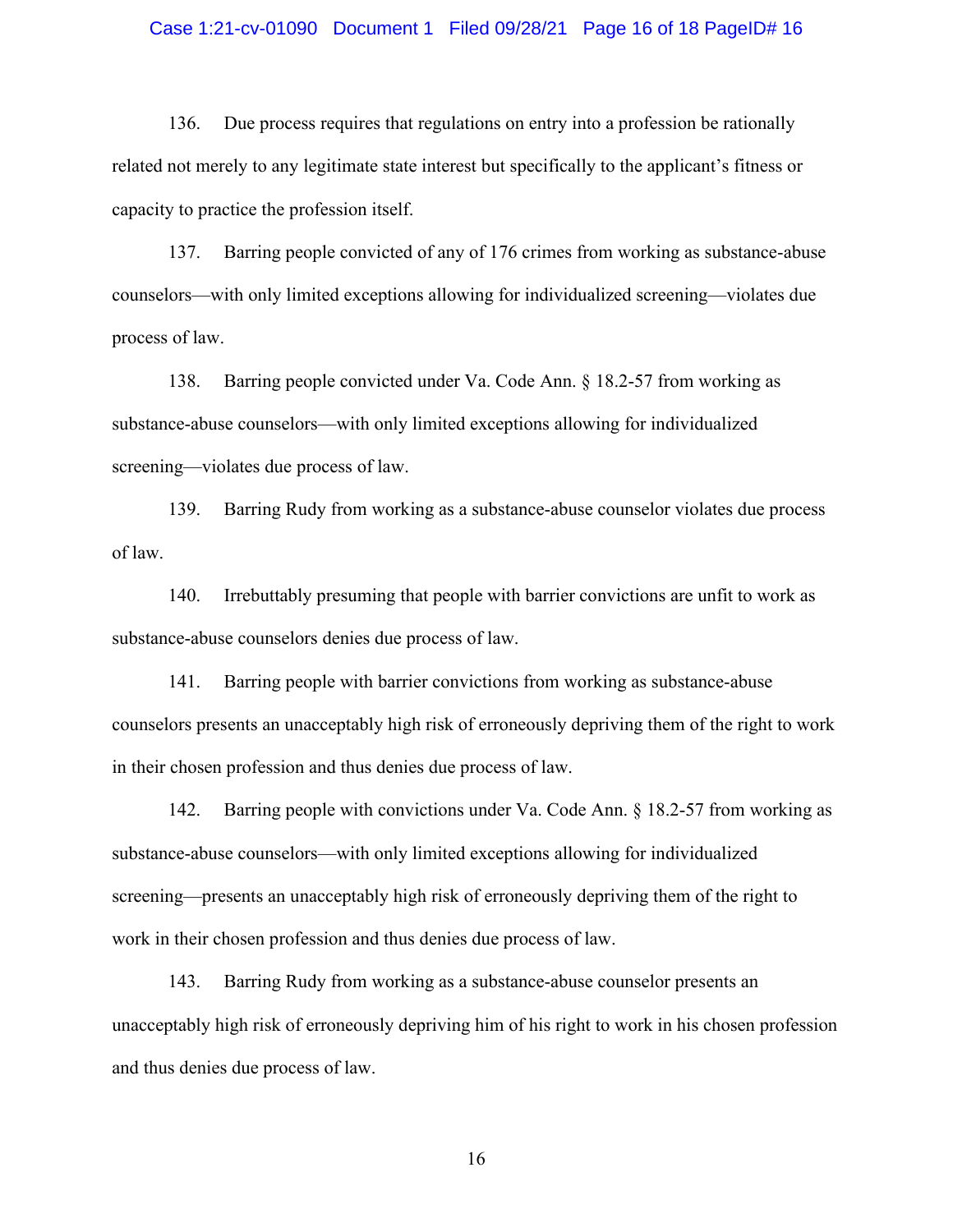#### Case 1:21-cv-01090 Document 1 Filed 09/28/21 Page 17 of 18 PageID# 17

144. Unless Defendant is enjoined from enforcing Va. Code Ann. § 37.2-416, Rudy will suffer continuing and irreparable harm.

#### **Third Claim for Relief—Privileges or Immunities**

145. Plaintiff incorporates paragraphs 1 through 117.

146. The Fourteenth Amendment's Privileges or Immunities Clause was meant to protect the right to earn a living free from irrational government restrictions.

147. By barring people with barrier convictions from becoming substance-abuse counselors, Defendant violates the Privileges or Immunities Clause.

148. By barring people with convictions under Va. Code Ann. § 18.2-57 from working as substance-abuse counselors—with only limited exceptions allowing for individualized screening—Defendant violates the Privileges or Immunities Clause.

149. By barring Rudy from working as a substance-abuse counselor, Defendant violates the Privileges or Immunities Clause.

150. Plaintiff recognizes that this claim is foreclosed by the *Slaughter-House Cases*, 83 U.S. (16 Wall.) 36 (1873). He preserves it here given the "overwhelming consensus among leading constitutional scholars" that *Slaughter-House* was "egregiously wrong." *McDonald v. Chicago*, 561 U.S. 742, 756-57 (2010) (noting argument made in brief of Constitutional Law Professors as Amici Curiae, Docket No. 08-1521, 561 U.S. 742 (filed July 9, 2009)).